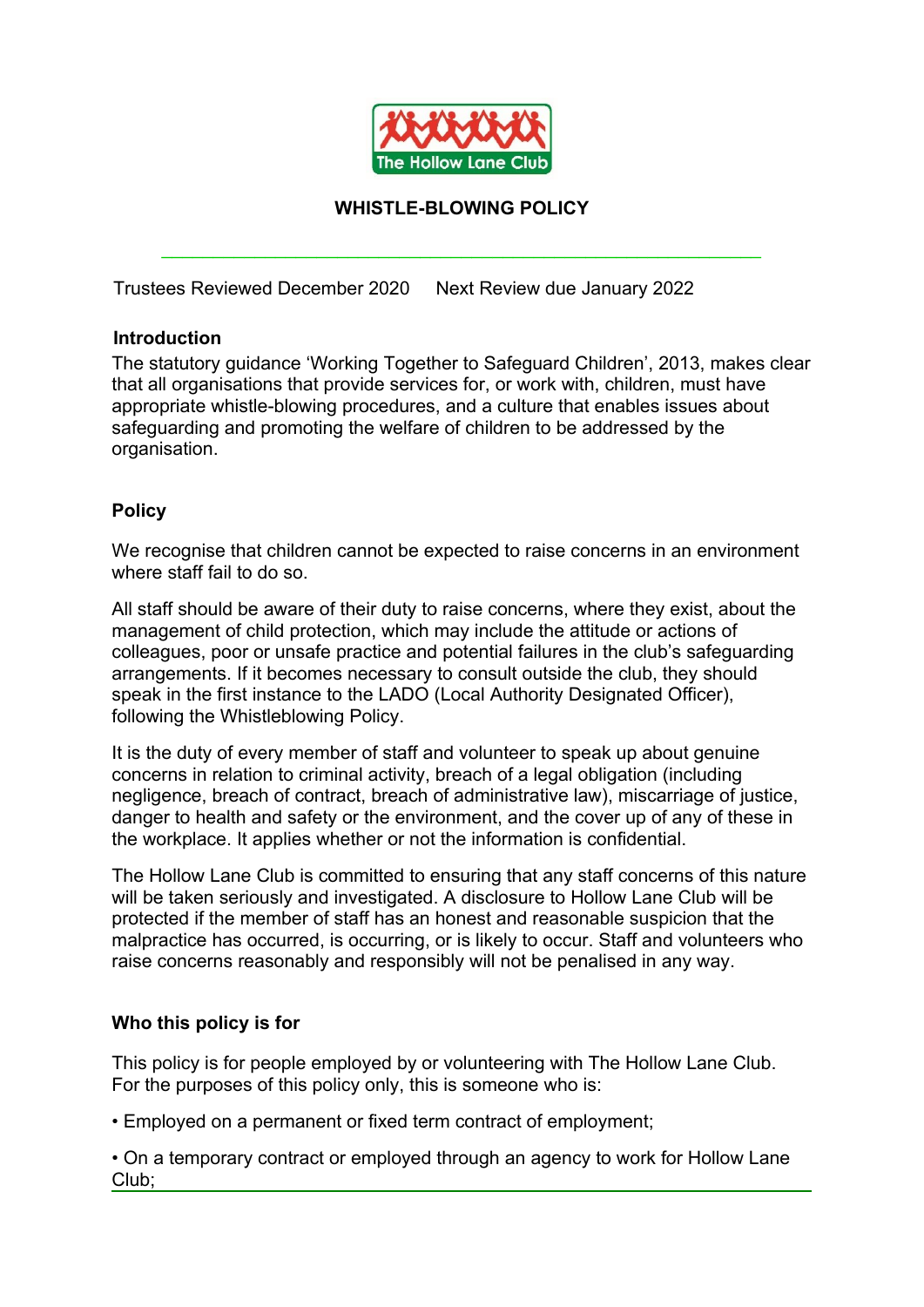- A volunteer with Hollow Lane Club
- Contractors and suppliers of services to Hollow Lane Club

# **Procedure**

Any individual who has reasonable suspicions of malpractice should initially take their concerns to the Club Manager. If they do not feel that this is the appropriate person, they should approach the General Manager, or if their concern is related to the Club Manager or General Manager, they should contact the Chair of Trustees. It is recognised that for some individuals, raising a concern under this procedure may be a daunting and difficult experience. An individual may choose to be accompanied or represented by their trade union representative or colleague at any stage of this procedure. All reported incidents will be investigated. All reports will be dealt with in confidence, with only staff who need to know, being informed.

The Club Manager, General Manager or Chair of Trustees will establish and record the basis of the concerns that have been raised and establish what further actions are required. The individual raising the concern will be advised of the outcome of the investigation as soon as possible, normally within two weeks of the date of their disclosure. Where a longer period is needed for investigation, the member of staff will be informed in writing.

The Chair of Trustees will be informed of all reported disclosures and the actions being taken. In the case of disclosures on alleged fraud and corruption Hollow Lane's Finance Officer and Hollow Lane's auditors will be informed by the **Administrator** 

If an individual is not satisfied with the response received and any subsequent action taken, they should put their concerns in writing to the Chair of Trustees (or another appropriate trustee/committee member) who will arrange any further investigation as he/she thinks appropriate. The Chair will send a written response to the individual concerned.

## **Guiding principles**

To ensure that this policy is adhered to, and to assure staff that the concern will be taken seriously*,* The Hollow Lane Club will:

- Not allow the person raising the concern to be victimised for doing so;
- Treat victimisation of whistle blowers as a serious matter that may lead to disciplinary action that may include dismissal;
- Not attempt to conceal evidence of poor or unacceptable practice;
- Take disciplinary action if an employee destroys or conceals evidence of poor or unacceptable practice or misconduct;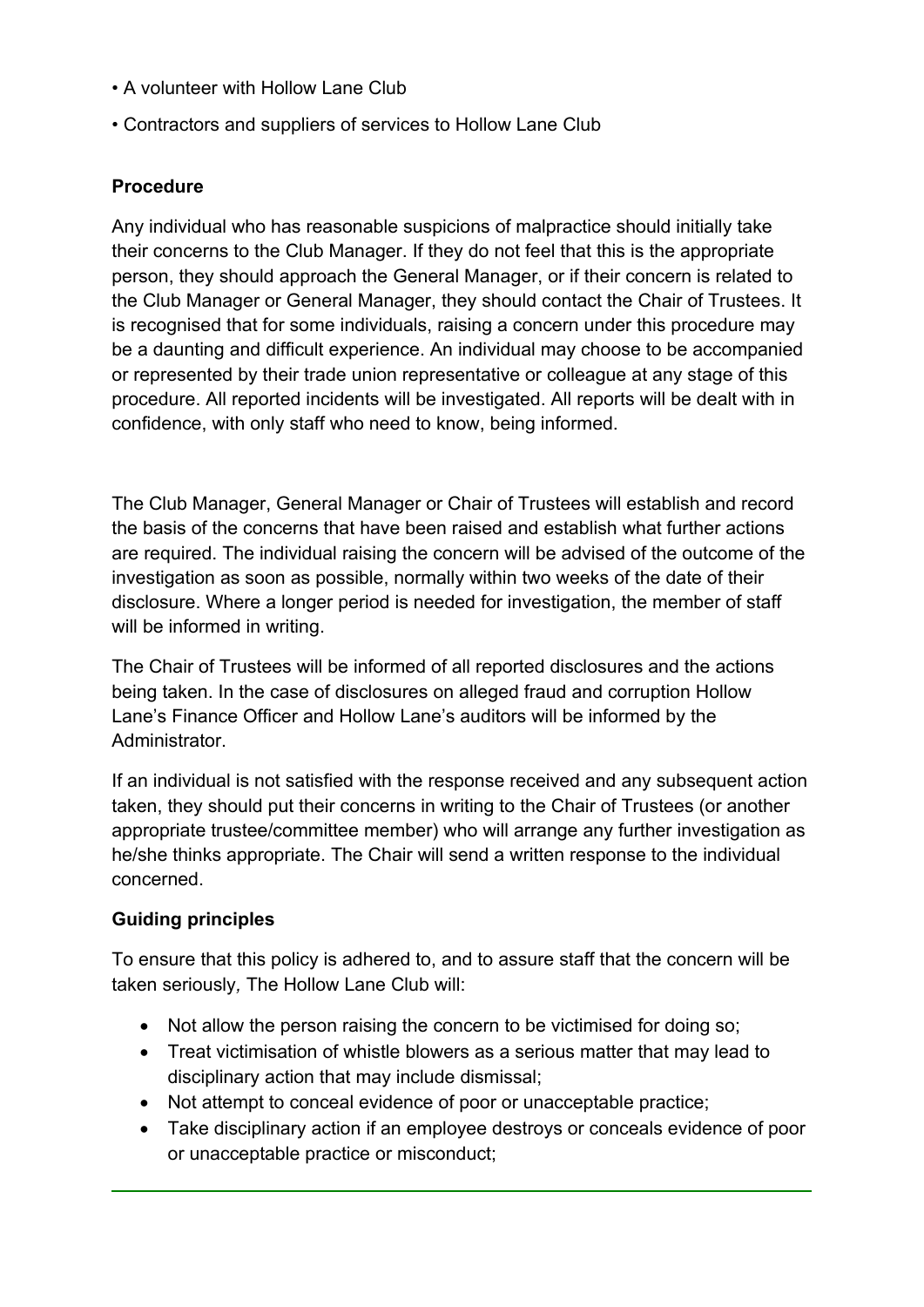- Ensure confidentiality clauses in employment contracts do not restrict, forbid or penalise whistle blowing;
- Liaise with the other organisations (see section below) to whom staff report malpractice.

## **Who to contact**

To raise concerns about failures in practices and procedures for the safeguarding of children in early years settings in Devon, the member of staff, volunteer or student should contact:

## **Multi Agency Safeguarding Hub** (MASH)

on 0345 155 1071 or email: mashsecure@devon.gcsx.gov.uk

**Ofsted** – contact can be made as follows:

 A dedicated whistleblowing hotline - 0300 123 3155 (Monday to Friday from 8 am to 6pm).

- By email to the whistleblowing team whistleblowing@ofsted.gov.uk.
- By post: WBHL, Ofsted, Piccadilly Gate, Store Street, Manchester M1 2WD

• The hotline can be used by anybody who has a whistleblowing concern about services or practice in any local authority, or in a care or educational setting regulated and inspected by Ofsted, including:

- employees and former employees
- agency staff currently and formerly working within care or educational settings
- voluntary workers in care or educational settings

## **Confidentiality**

Ofsted encourage either open or confidential whistleblowing as the best means for protecting Staff, volunteers and students and for the concern to be addressed. Ofsted will ensure that their work in the handling of all concerns, complaints and safeguarding issues complies with the requirements of the Data Protection Act 1998 and the Freedom of Information Act 2000.

Under the Freedom of Information Act, Ofsted has the legal obligation to provide information in response to a request unless the information is available by other means; it would not be reasonably practicable to supply it; or the information falls within the exemptions of the Act. If we receive requests for disclosure of information obtained under the whistleblowing procedure, we will always seek to maintain confidentiality where this has been requested. However, Ofsted cannot guarantee confidentiality in every case

## **Whistle-blowing**

The NSPCC whistleblowing helpline is available for staff who do not feel able to raise concerns regarding child protection failures internally. Staff can call: 0800 028 0285 – line is available from 8:00 AM to 8:00 PM, Monday to Friday and Email: help@nspcc.org.uk.